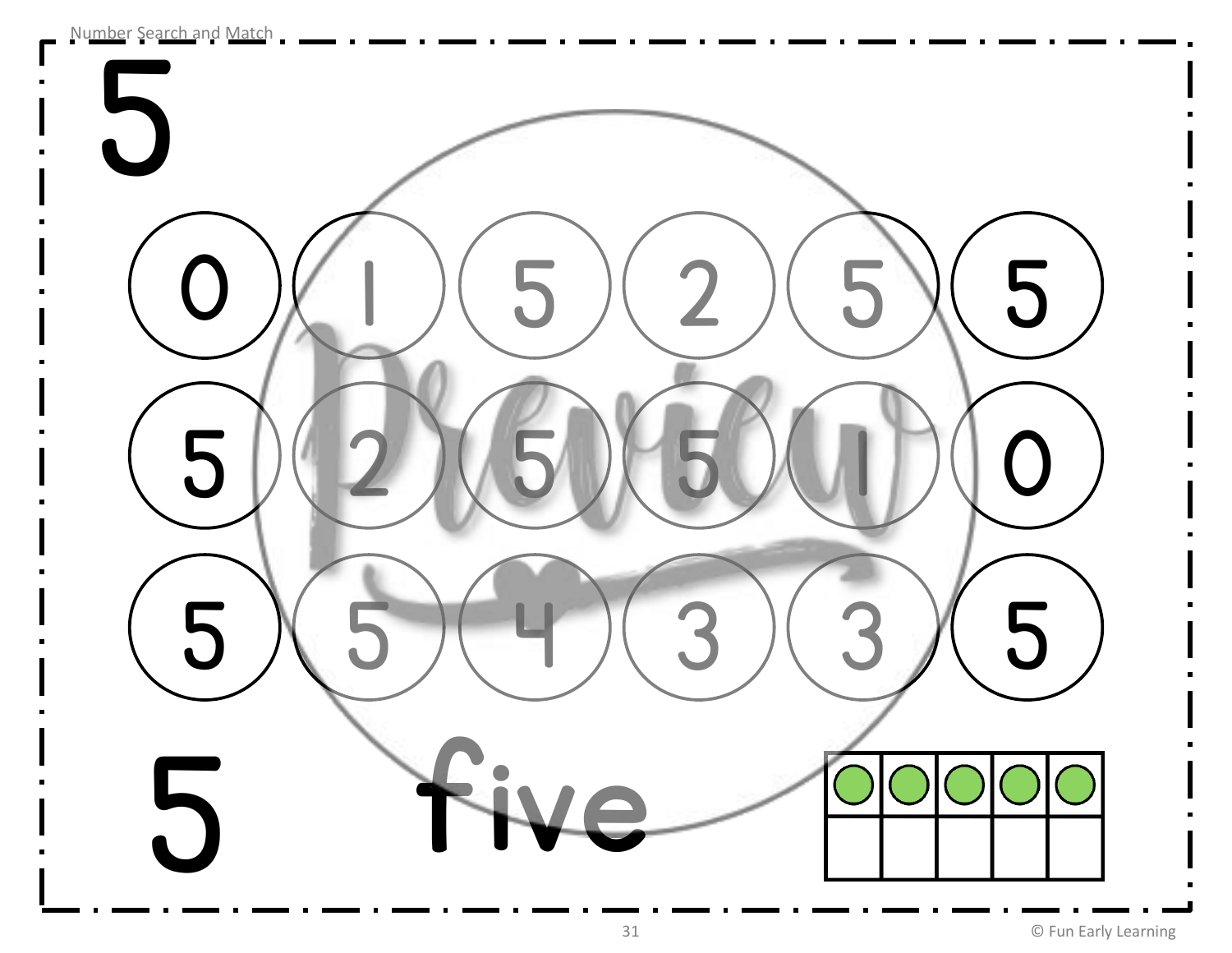## Number 5 Maze

Follow the number 5 through the maze to help the digit find its written number.

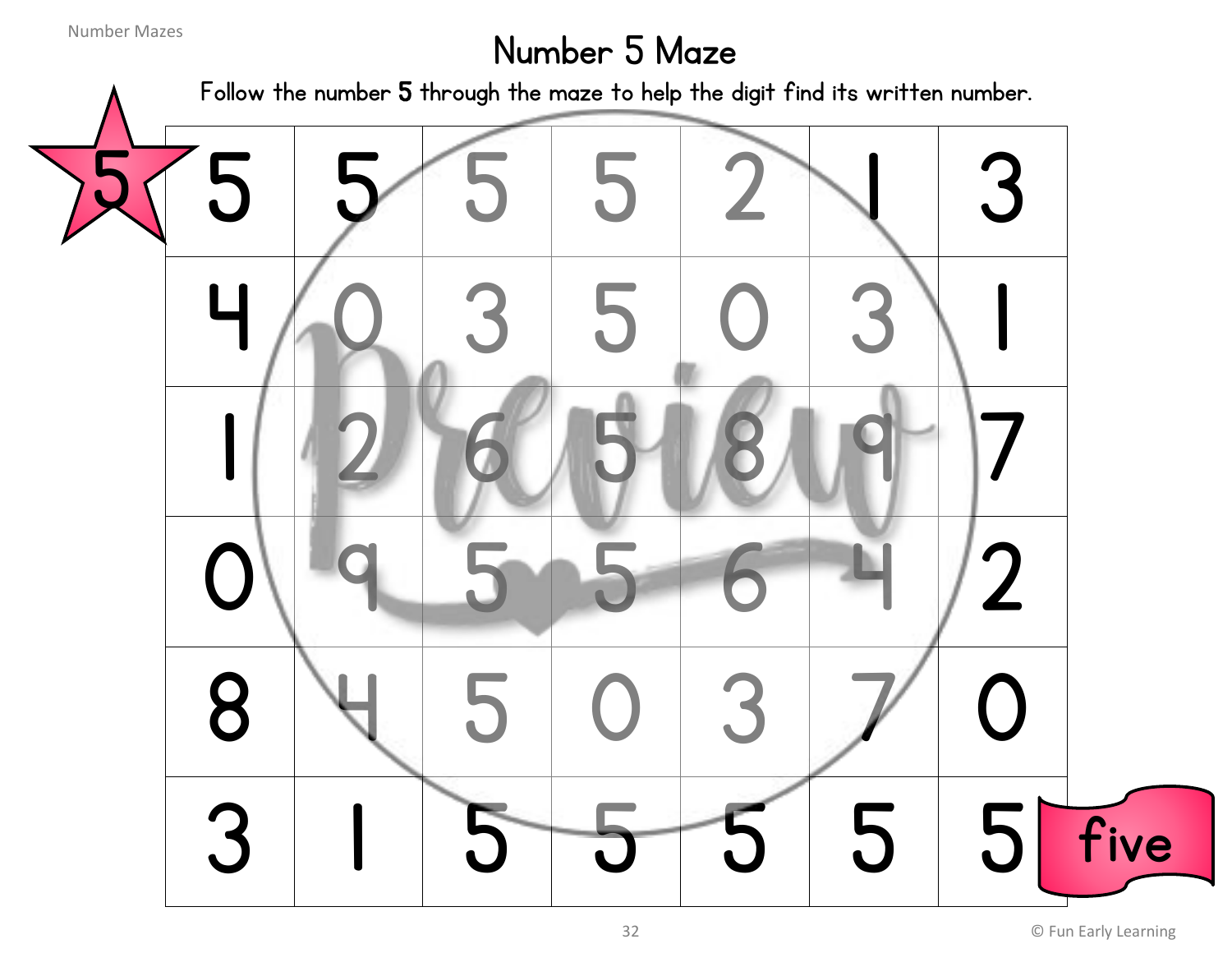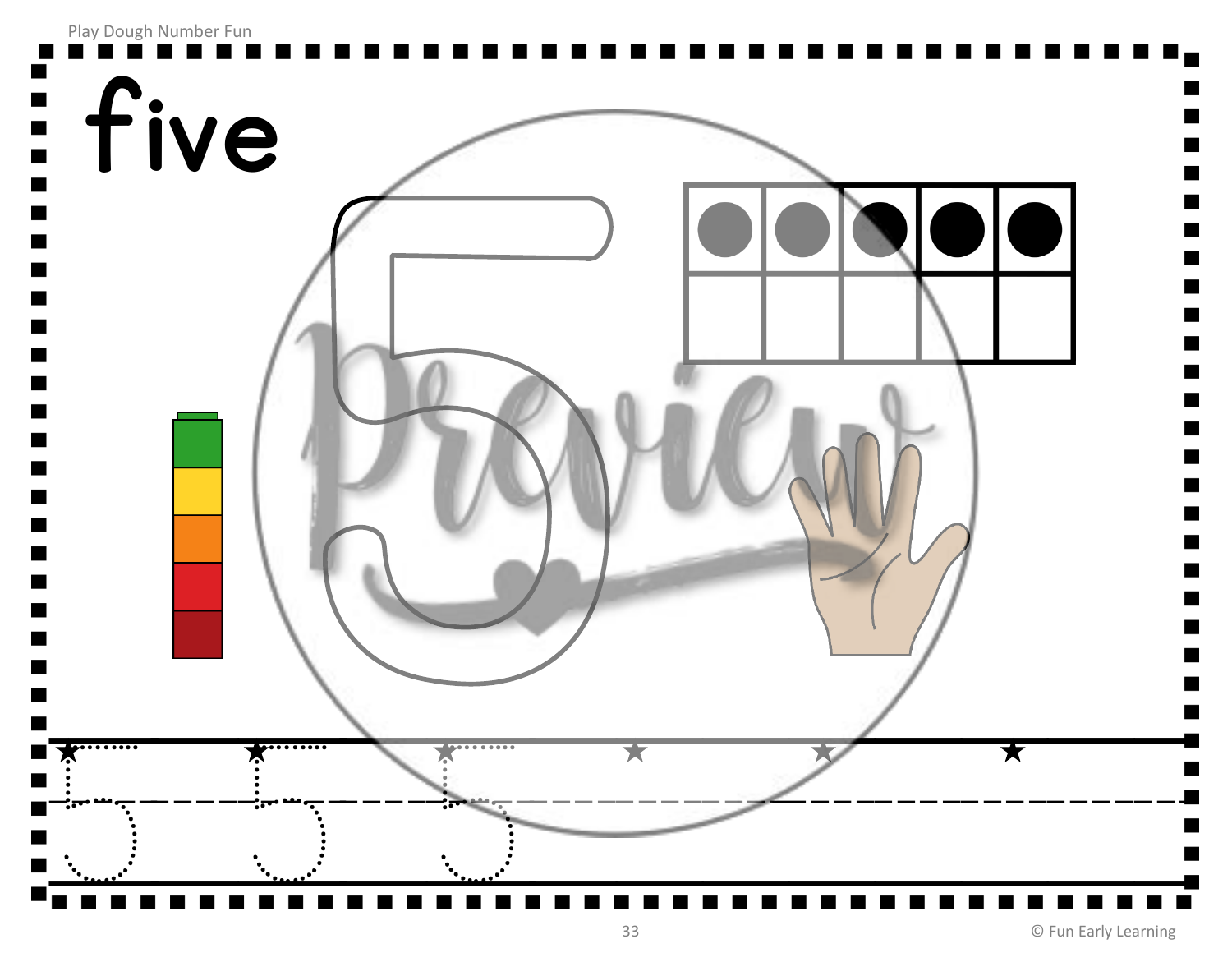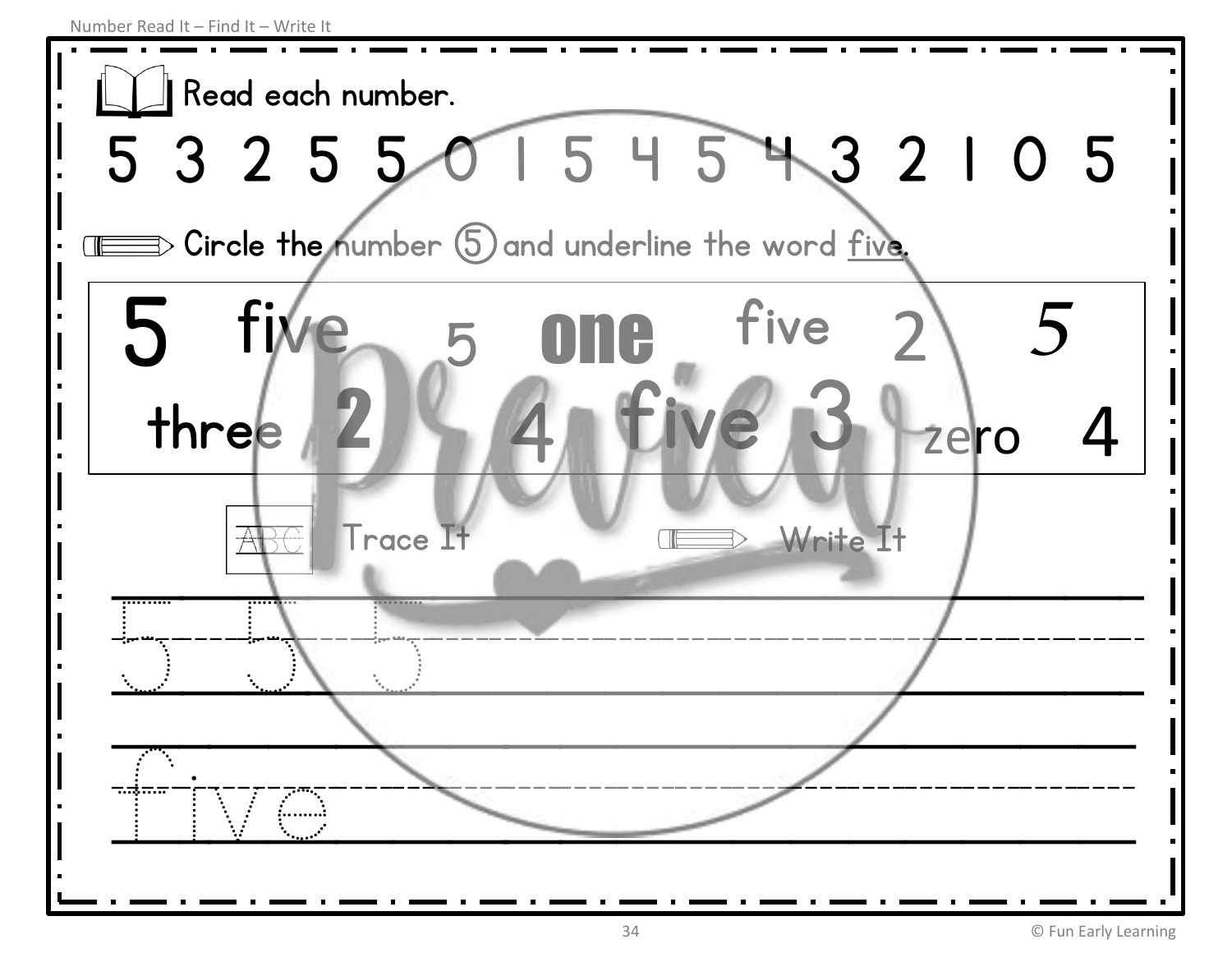